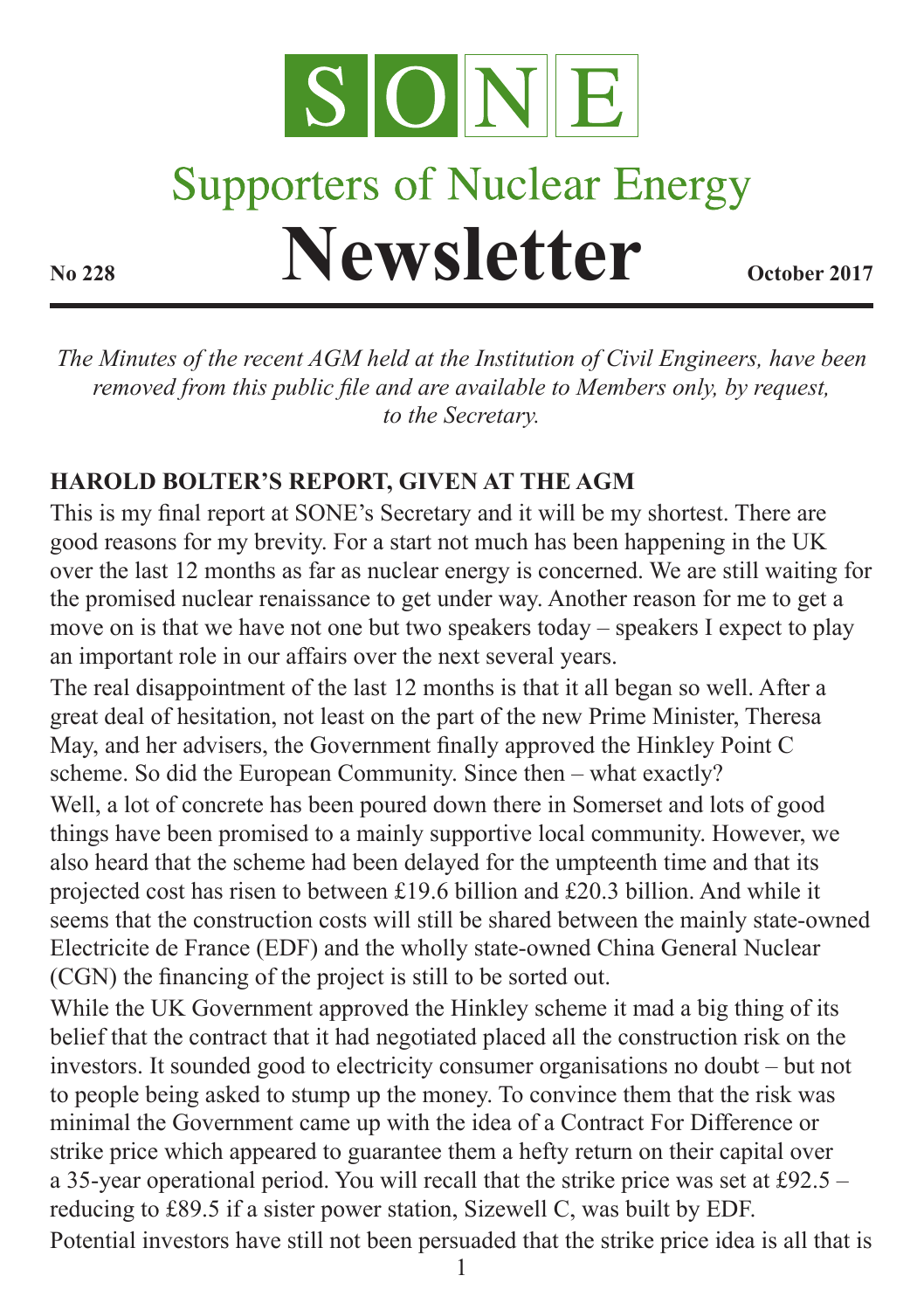needed from the Government, however, even if many commentators, as well as the National Audit Office, consider it far too generous.

Potential investors want to see the Government put some financial muscle behind the project itself, as evidence that it really does support it and that it really is going to happen. In recent months the Government has indicated that it may well supply such finance. A junior energy minister, Richard Harrison, said as much in a conversation with a Daily Telegraph journalist on the fringe of the recent Conservative Party conference.

From what Mr Harrison said it is pretty clear that the strike price mechanism for Hinkley Point C is something which will not be repeated for any future new build nuclear energy schemes, which comes as no surprise. His alternative, which has not been spelt out, is a sort of hybrid arrangement.

A new model,he said, might be possible, hovering somewhere between the strike price mechanism and the suggestion making the rounds. Out and out State ownership is obviously not for a Conservative Government – even if opposition leader Jeremy Corbyn's extensive nationalisation plans do not appear to have frightened the natives over much if the opinion polls are anything to go by. Twelve months ago Gerald Clark, a SONE Committee member, argued that tucked away in the agreement approving Hinkley the Government had already shown that it might accept a measure of State control. He pointed out that the deal had a couple of interesting conditions. Henceforth, it said, those investing in new nuclear power stations would not be allowed to offload their obligations without the consent of the Government. Moreover, in any future nuclear contracts involving a strike price, of whatever size, the Government would take a golden share, giving it effective control and, of course, financial responsibilities. Expect more on this in the coming months. NuGen, the company behind the Moorside new build power stationin Cumbria, has confirmed that it has also been talking to the Government about a measure of State funding.

Although NuGen's chief executive, Tom Samson has said that he is 115 percent confident the scheme will go ahead doubts persist because of the financial problems surrounding NuGen's owner, Toshiba. (Interesting figure 115% - such precision... Toshiba has been seeking help from a variety of possible investors as well as the Government, notably Korea Nuclear Power Corporation (KEPCO) and China General Nuclear Power Corporation (CGN). It is well known that both have their own reactor designs which they would like to see adopted in the UK. Meanwhile the Government has still to make up its mind where it is going in relation to the development and introduction of small modular reactors, (SMRs) causing a lot of frustration among the companies, notably the consortium led by Rolls Royce, which have an interest in them. Two SONE annual meetings ago (24 months) the then Energy Minister, Angela Leadsom, told us that SMRs could be the next big thing in nuclear energy. Eighteen months ago the Government launched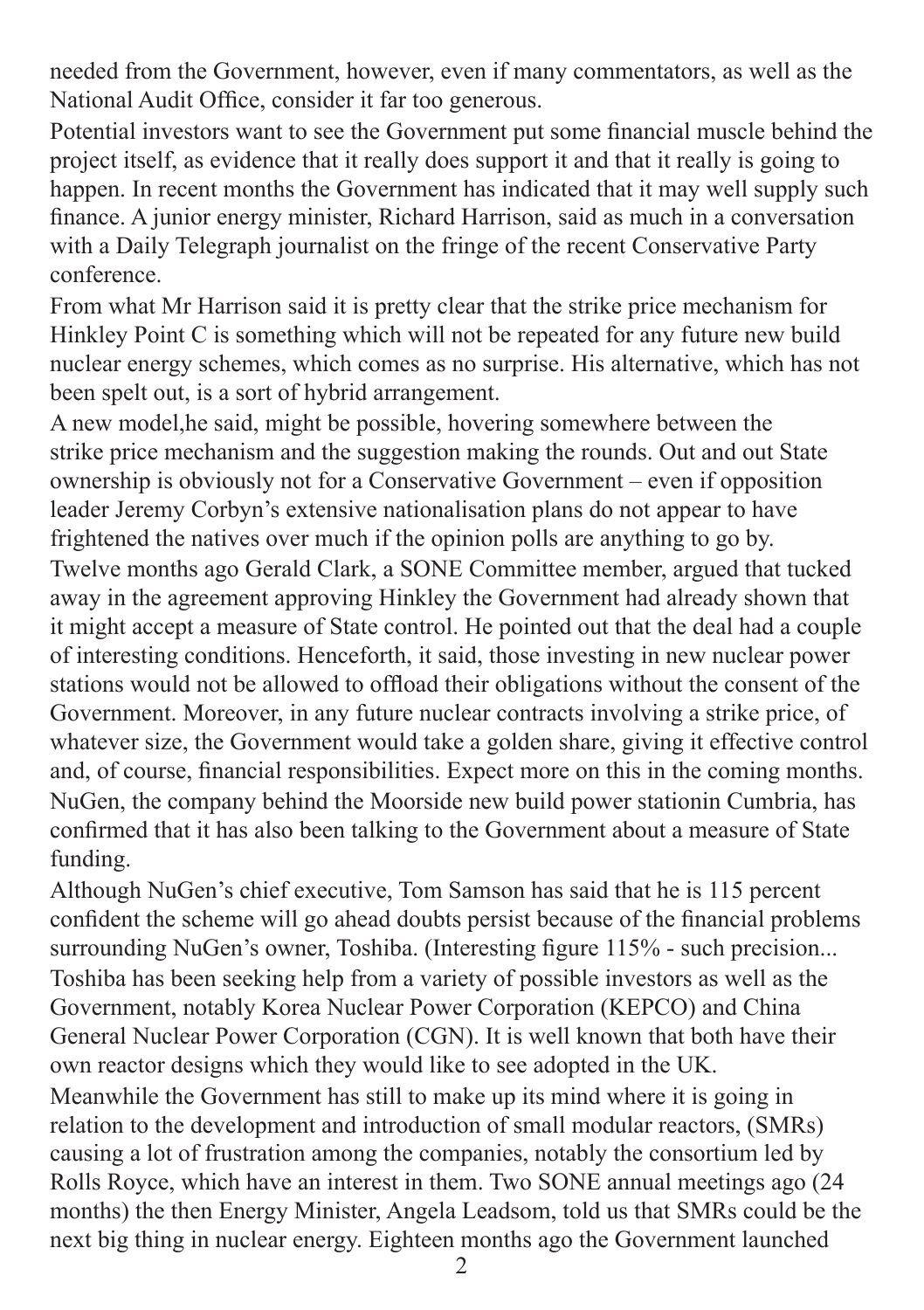a competition to identify the company or companies best suited to take the SMR concept forward. And still we wait for something concrete....

Meanwhile as I leave the SONE Secretary post I continue to believe that there will be a nuclear renaissance despite the political uncertainty, encouraged to some extent by the £20 million to be spent by the Government on nuclear new build research and development and its plans to boost expenditure on education in nuclear power oriented subjects.

I also believe that there is a greater need than ever for SONE to press for the long delayed nuclear renaissance. In that regard I am 115 per cent – as Tom Sansom puts it – behind the structural changes which I know Wade Allison and John Lindberg have in mind and which they will outline in their coming duet as joint speakers. Thank you.

## **WADE ALLISON: PLANS FOR SONE'S FUTURE**

In a sensible world in which the needs of society were provided by engineering and industry using the developed features of science there would be less need for a group like SONE. The development of nuclear energy should have become firmly established many decades ago. But it was not.

In a few days time on November  $7<sup>th</sup>$  it will be the 150<sup>th</sup> anniversary of the birth of Marie Curie whose fearless investigations laid the foundations of nuclear science and its application in medicine a century ago. Today no charity appeal attracts more favourable attention than one in her name and furthers her work in the treatment of cancer. Yet were she to return today she would be shocked at our failure to achieve a similar public acceptance of her nuclear legacy in the field of energy.

The vision of nature that she bequeathed us has been distorted since her death in 1934 by the politics of nuclear weapons and traduced by a general fear of radiation. Nuclear technology was damned by the popular voice of the Cold War years and it must be exorcised by the same route. Though unsupported by hard evidence this fear has been gentrified as a pseudo-science, the LNT Model. This ultra cautious view supposes that, if much nuclear radiation is dangerous, a little should be dangerous in proportion. The evidence shows that such logic simply does not apply in this case, just as it does not apply in the simple examples of taking aspirin, giving blood, or jumping off a step. The caution is born of the worry that nuclear energy might be exceptionally dangerous. It isn't. This fallacy is used to justify a large and expensive part of the safety industry and is welded into regulations, working practices and international agreements connected with nuclear technology. It burdens the use of nuclear energy with spurious costs and ties talented people into employment that benefits no one.

Many scientists have struggled to expose this internationally institutionalised phobia and the vested interests that maintain it. At Fukushima Daiichi and at Chernobyl the panic it caused had a far more serious impact on health than any effect of radiation.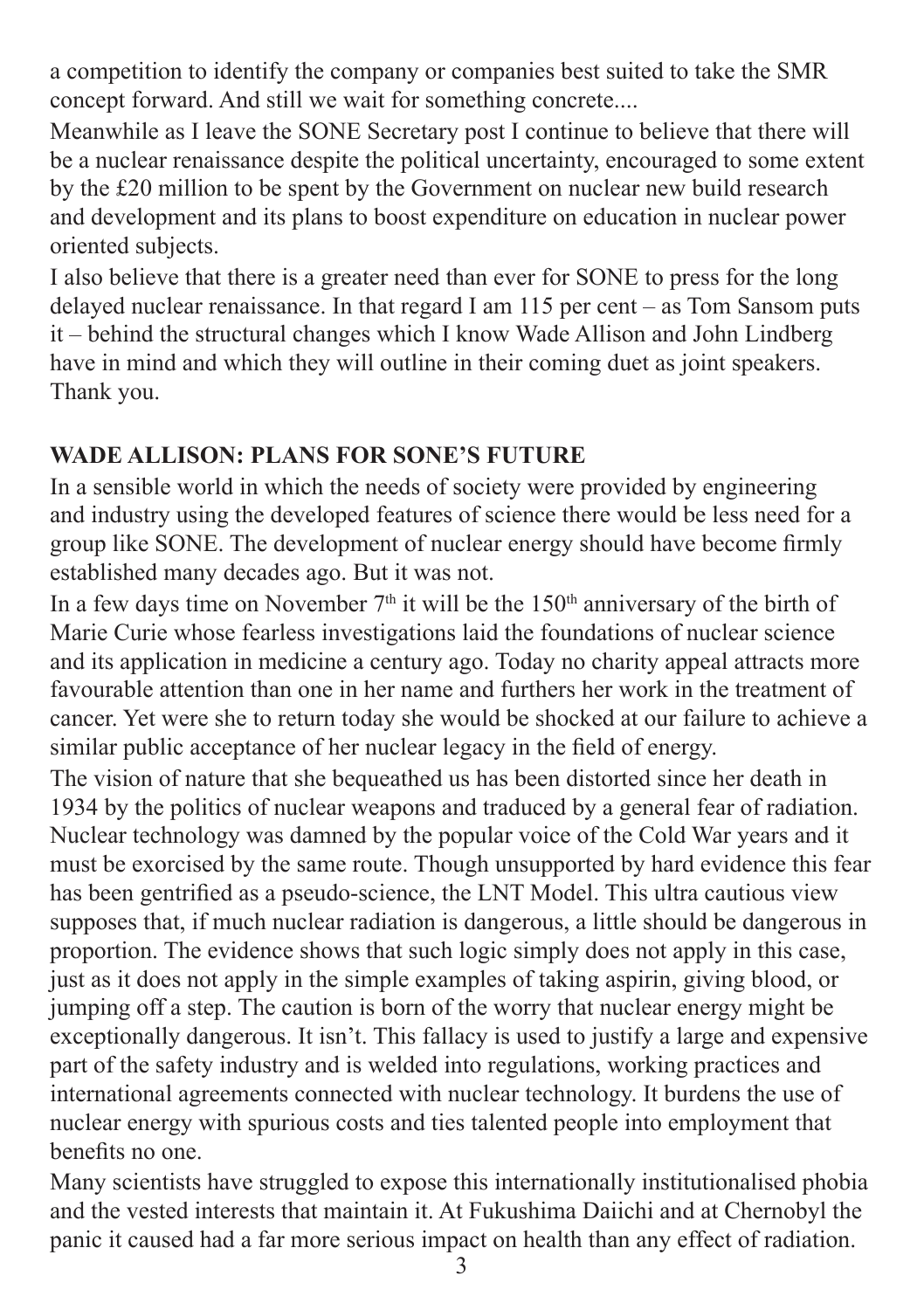Its social, political and economic consequences were grave, locally and around the world. Fear of radiation has led to *ad hoc* financial and regulatory penalties imposed on civil nuclear energy that give advantages to wind energy, solar and natural gas – choices that threaten the stability of the supply grid and the equilibrium of the environment both of which nuclear energy avoids. Such matters are crucial to modern civilisation and the state in which we leave matters to later generations. On our watch we have failed so far to overcome an aversion to nuclear technology, not only among the general public and opinion formers, but among scientists and medical professionals too.

The task of SONE continues to be "*as an independent body to secure progress towards ensuring that the UK is firmly committed to having a programme of new nuclear power plants to deliver affordable, reliable and low-carbon electricity to homes and businesses*." That involves encouraging government to ensure viable regulations and financial arrangements, encouraging industry and investors to develop and build the plant, reassuring and educating public opinion and the media to welcome and support this investment. Such a development is easily upset if confidence fails. As a small but disinterested voice SONE can play a useful role by speaking out and maintaining trust. But how?

This is a monumental task but seeds grow, especially when sown among young people. In this country we have a small majority in favour of nuclear energy and this should be exploited for the sake of our future prosperity. We also have a strong educational system that gives young people a firm grounding in the sciences – although too narrowly to engage with the whole nuclear story. Our industry has some useful experience in the nuclear field, for instance in nuclear submarine propulsion. Recently it has established supply chains in readiness for the construction of new power stations. The opportunity to take a lead that exists now in the UK does not exist for many other countries. But unless further decisions are made soon this opportunity will be lost. SONE needs to press matters with BEIS and government ministers without delay.

Engaging with young people and spreading the real news about nuclear energy to the public through schools and universities is productive. Talks, open discussion sessions, books and videos should reach a wide audience with the help of modern media – I am still expanding my use of these. Following this talk John Lindberg will explain with examples what can be done. Last week I spoke to the Oxford University Scientific Society "*Trust, Energy and the Environment: Nuclear, Please, 24/7!*". It was followed by a lively question and answer session with scientists, medics and others with no science background. Following through such contacts we anticipate recruiting student members to SONE to help advance the cause. We expect to revamp the SONE website as the precise need comes into focus. We already have short articles, videos and other material. We anticipate soliciting the required website professional skills from volunteers to keep costs down. In September the Committee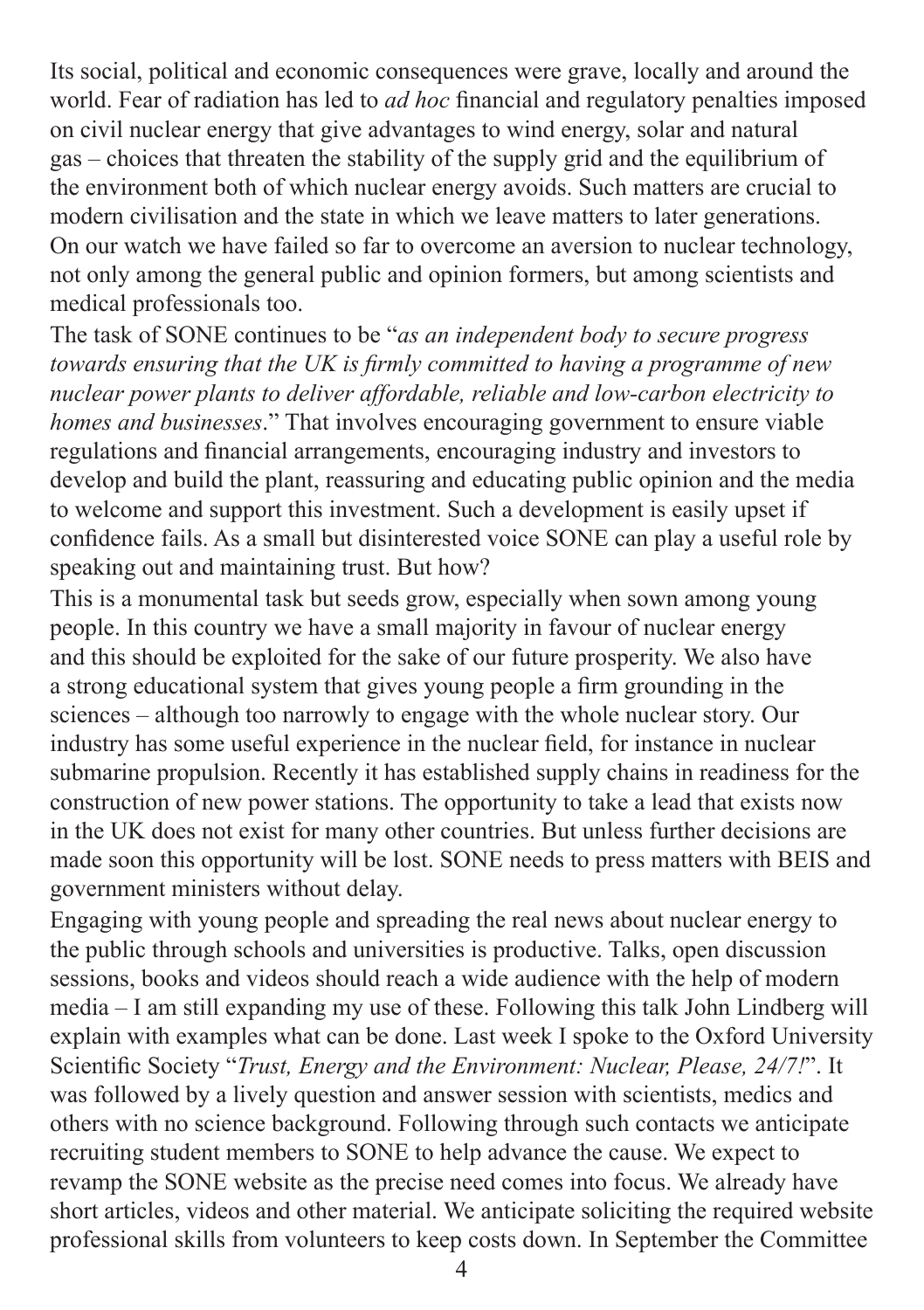suggested that we produce a leaflet – one has been published recently by Sense About Science to which Adrian Bull contributed. We have more work to do to see how this might fit in, given our limited resources.

Not all these ideas are likely to appeal personally to the current membership. However I hope that members will be pleased that SONE is raising its game and engaging the attention of new audiences, as well as providing the traditional monthly Newsletter. I wrote the Newsletter for July and September and expect to continue this in future. Often it will be appropriate to invite another member to contribute and this will enable the Newsletter to cover a wider range of topics. With recent increases in postage the mailing of the printed Newsletter has absorbed too much of SONE's modest resources and with the next round of membership subscriptions it is proposed to offer a choice between all-electronic email communication at the usual £25 per annum and postal communication at £50 per annum. Life members will be given the choice but asked whether they would accept email communication to save money. Internet links added to the Newsletter will allow all members to see some of the exchanges that take place by Twitter and Facebook, should they wish to do so. Nuclear Power has many friends but many enemies who would block its way. The real "anti-s" prefer to run away rather than engage in a proper debate. In eleven years of public lecturing I have never had a significant encounter with them – even when lecturing in Germany and Japan. Most people do not know very much. They prefer to ask lots of questions and then go home "to think about it".

There is a large group of conservatives who do not want anyone "to rock the boat". They prefer the *status quo,* whatever that is, and they are not concerned if it is unreasonable. They prefer to keep to their own little world, everything else is someone else's problem. Unfortunately this includes much of the medical profession, although many admit privately that if radiation regulations became science-based their job would be redundant and the NHS would save a large amount of money. The same applies in the nuclear industry itself. The time lost in unproductive working practices is without benefit to anyone – and many people know it.

Nuclear costs are raised artificially by fear of litigation linked to safety risks that have no basis in science. Courts of Law are not concerned with scientific reality but with regulations and rights. For instance, following Fukushima huge sums of money were paid out as compensation to people who had been evacuated although they should not have been and to people who suffered psychological trauma induced by nuclear fear. These sums are added to nuclear costs and insurance risks, all without justification.

The financing of long term projects in general seems to be challenging to today's market economic system, much more so than in days gone by. Nuclear would not be unusual except that a preference to account for fear-inflated liabilities far in the future frightens off advice-driven investors altogether. Such advice may come from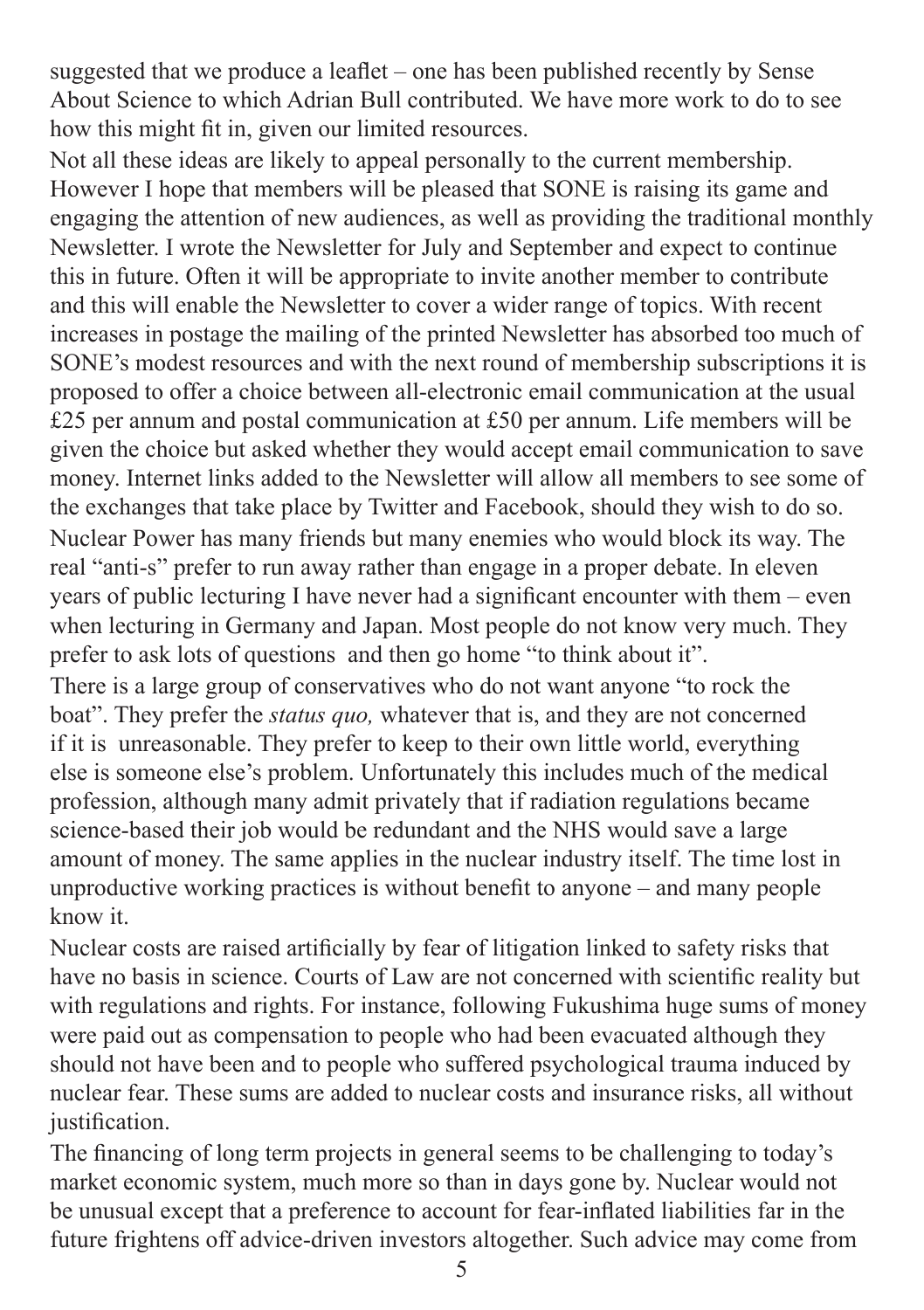a committee rather than an individual, and so seeks safety from risk. But the real risks are taken by young people, the hope and long term personal commitment made when choosing a career in nuclear. Their investment does not appear on the Government balance sheets but if they are disappointed and there is a run on their confidence it would take many decades to recover. This is a major concern for professional bodies like the Nuclear Institute. As a voice unrelated to industry SONE can speak best to the public. This matters less under more authoritarian regimes than in UK, as in Russia and China. There the development and deployment of nuclear power is proceeding apace. We should build nuclear energy into the UK infrastructure simply to remain competitive. A failure to match their investment would be a failure of the democratic capitalist system. The future is daunting, you might say, but we have many friends and like-minded contacts around the world. There is the warm support and confidence that comes from fellow members of SONE. Thank you – please keep your suggestions and admonitions coming in – they are always welcome. I should like to thank Sir William for leading us into the future. In particular I should like to thank Harold Bolter and Terry Westmoreland as they step down from the front line after contributing for many years. I look forward to working with the new Committee including Ian McFarlane and John Lindberg who have generously agreed join us now.

## **John C.H. Lindberg, FRSA:**

In order to secure a nuclear-powered future, we need to look to the past. News from early last week was certainly, at least at face value, positive. A people's committee in South Korea decided with a healthy majority that the country should finalise its two reactors under construction, against the will of their openly anti-nuclear president. He announced that he intended to follow the recommendations of said committee. So far, so good.

Why does this matter? South Korea is one of the last nuclear reactor vendors in the democratic world, operating in an environment where other Western firms like Westinghouse and AREVA are failing to deliver. This has allowed Russia and China to effectively seize the market in developing countries, allowing them to extend their spheres of influence both geographically and temporally.

However, it took less than a week before 'order' was restored, with president Moon Jae-in announcing that the phaseout of nuclear power in South Korea nevertheless was to continue. This marked the brief divergence between policy and political discourse, and this is where one of the key weaknesses of the pro-nuclear movement lies. The master discourse, or master narrative, is strongly anti-nuclear. However, this is nothing new.

After an early period of mainly positive connotations and imagery, normally